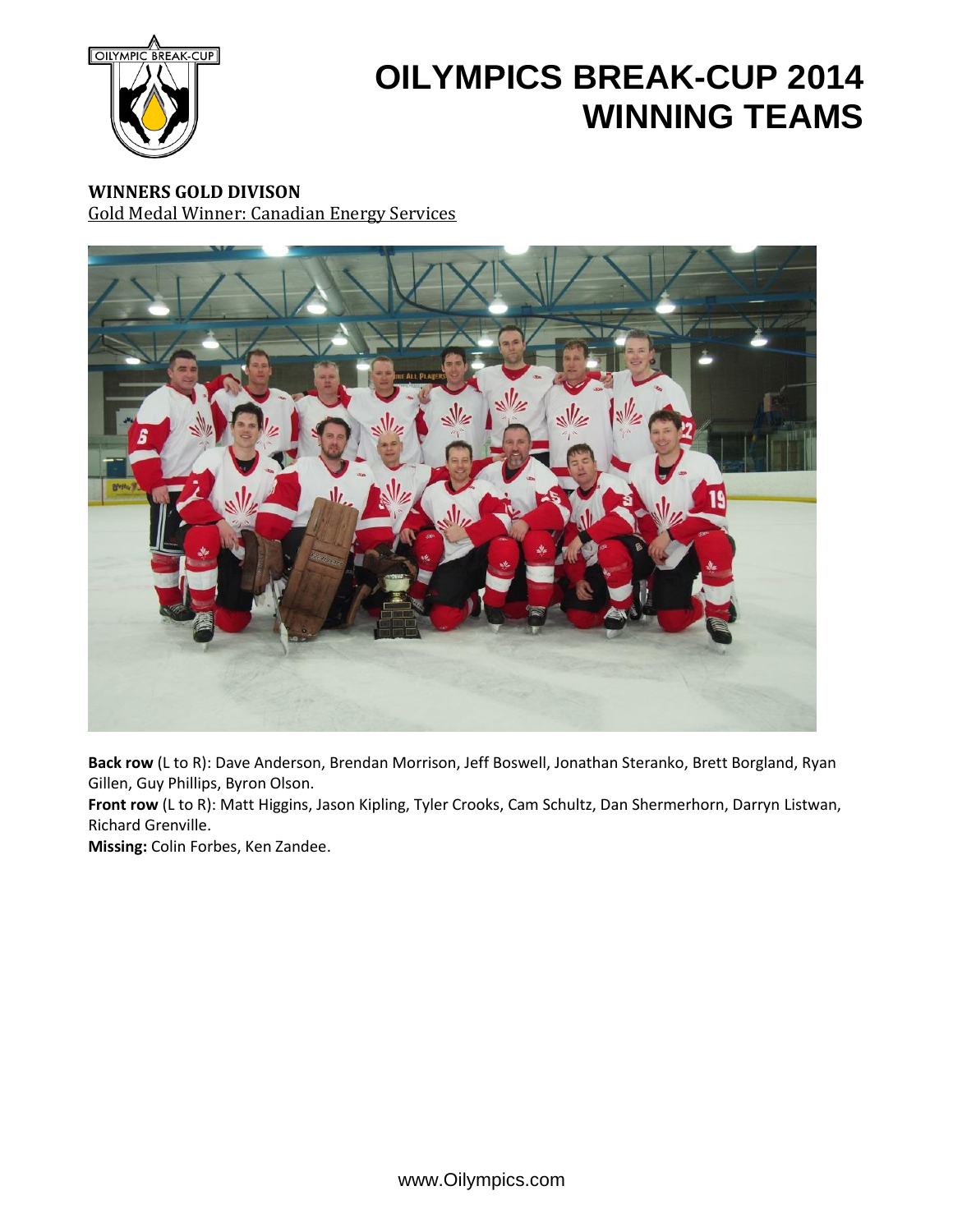

### **GOLD DIVISION:** Silver Medal: Norchief



**Back row** (L to R): Andre Arlain, Chad Melby, Rick Girard, Josh Reed, Tom Coolen, Shea Pickering Ken Sutton. **Front row** (L to R): Todd Rainville, Tyler Helfrich, Clayton Hall, Trevor Reschny, Juston Morgan, Tyler Theberge. **Missing:** Allen Bekolay, Steve Mueller, Brendan Part.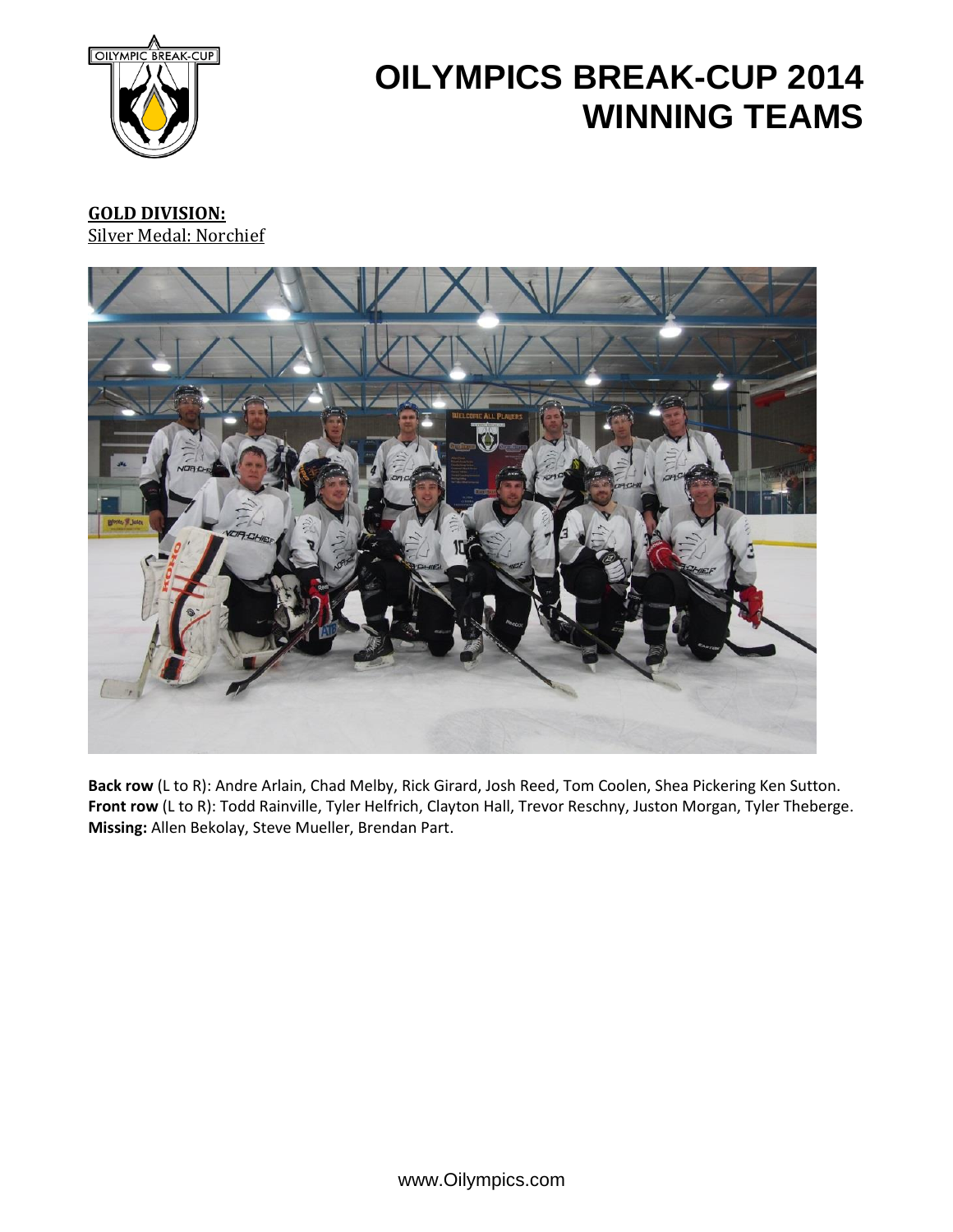

#### **GOLD DIVISION:** Bronze Medal: Alberta Tubular



**Front row** (L to R): Tyson Jones, John Haggis, Blake Robson, Tyler Sloan, Travis Stephenson, David Wind, Tyler Farmer.

**Back row** (L to R): Cory Sabourin, Chris Martini, Chris Morrison, Darren Van Impe, Brandon Miller, Dale Miller, Geoff Sanderson.

**Missing:** Ashley Roy, Andre Benson.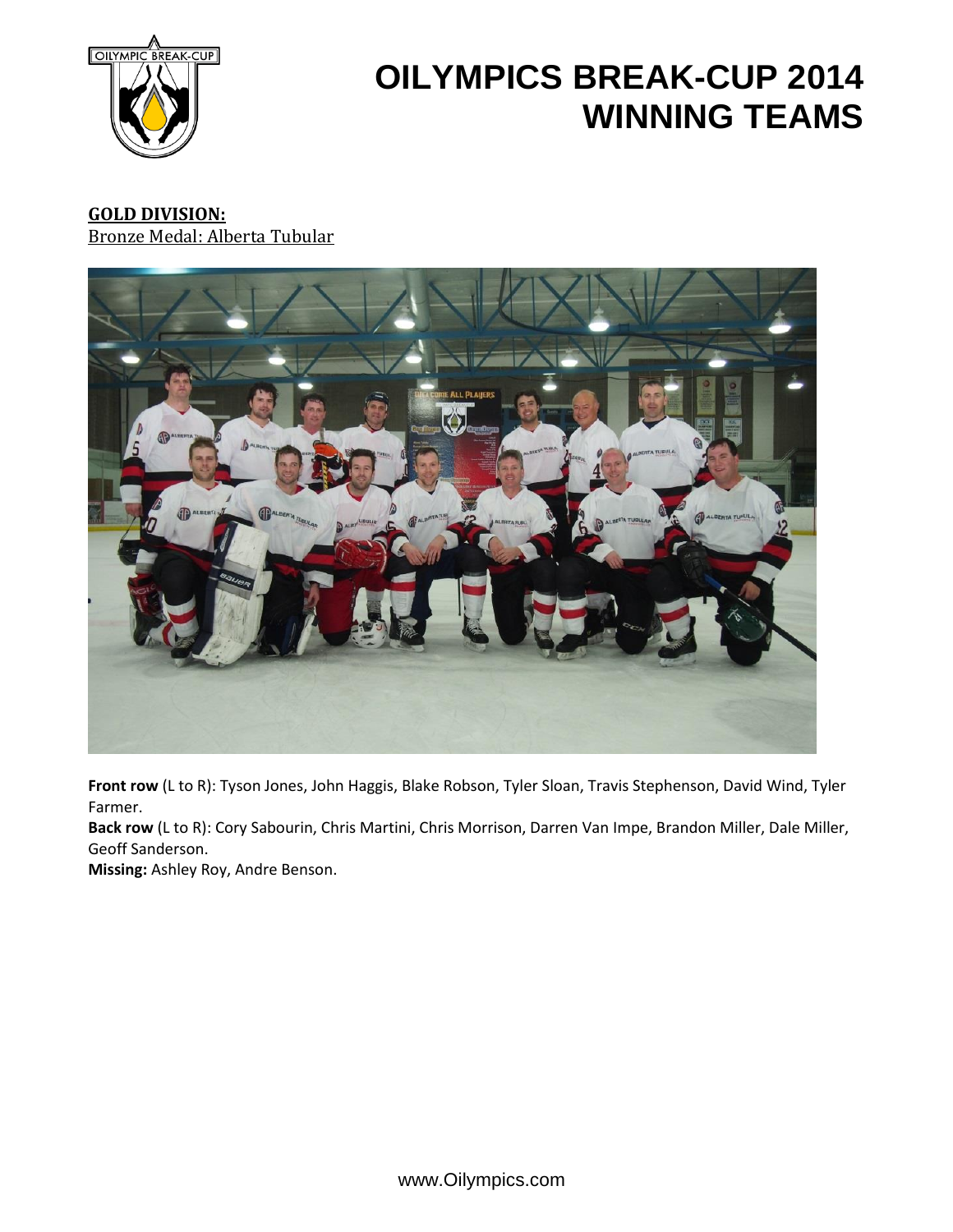

### **WINNERS SILVER DIVISION** Gold Medal Winner: Triumph Tubular



**Back row** (L to R): Greg McDonald, Jason Finley, Ryan Sherwood, Brent Gogol, Megan Miller, Rob Matsuoka, Nathan Olexa, Bryan Kopec.

**Front row** (L to R): Geoff Thio, Kevin Sinnott, Scott Charlton, Mike Korithoski, Ryan Williams, Aaron Leguee, Nels Eckland.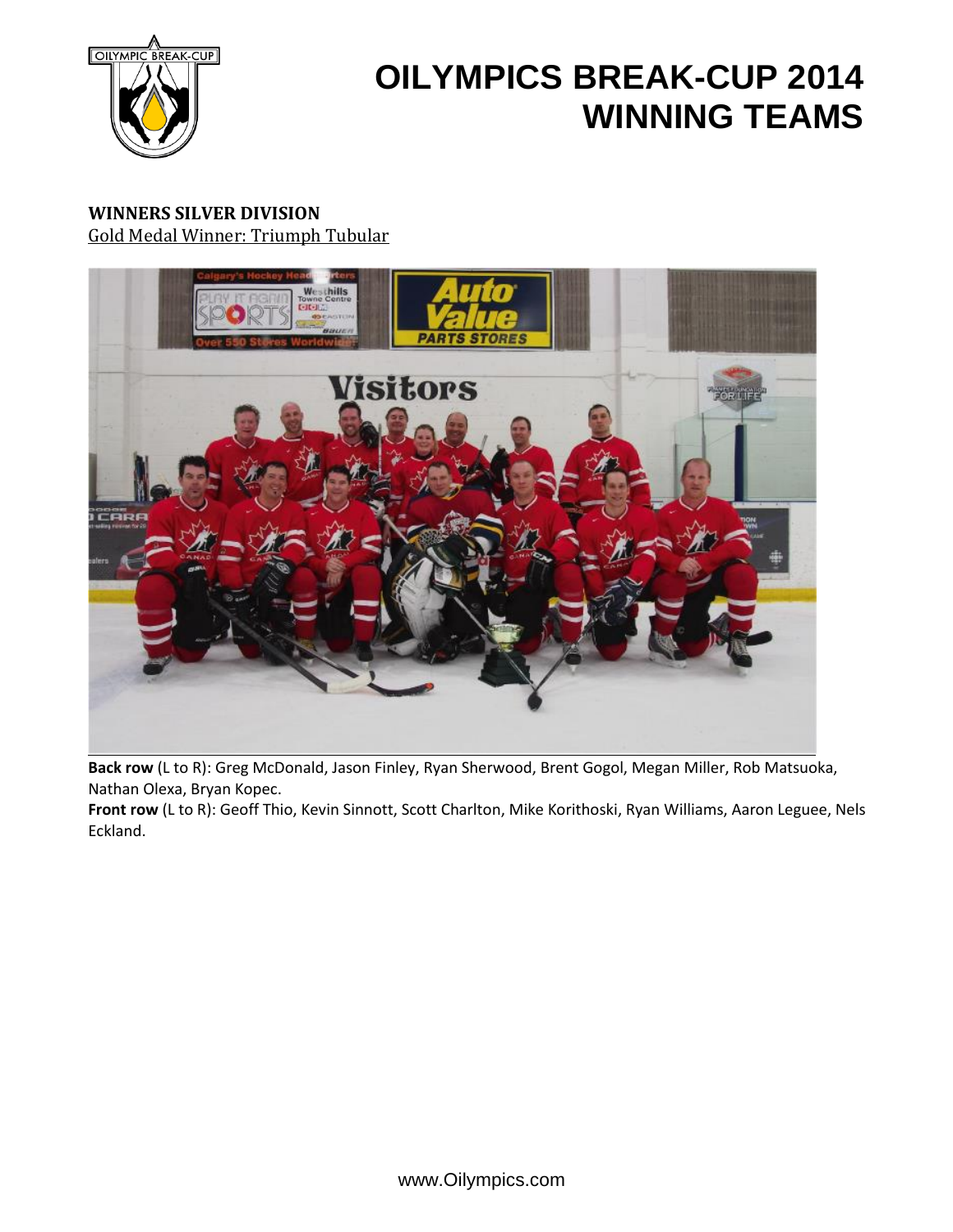

### **SILVER DIVISION** Silver Medal: IRM Consulting



**Front row** (L to R): Shawn Doble, Marc Johnson, Mark Cassidy, Kristian Sharkey, Jonathan Kuhn, Don Schulte. **Back row** (L to R): Rick Bekkerus, Blaine Balmer, Scott Deibert, Doug Burton, Kirk Weich, Ron Brandson, Kieran Hayward.

**Missing:** Billy Melville, Troy Weinkauf, Greg Lawther.